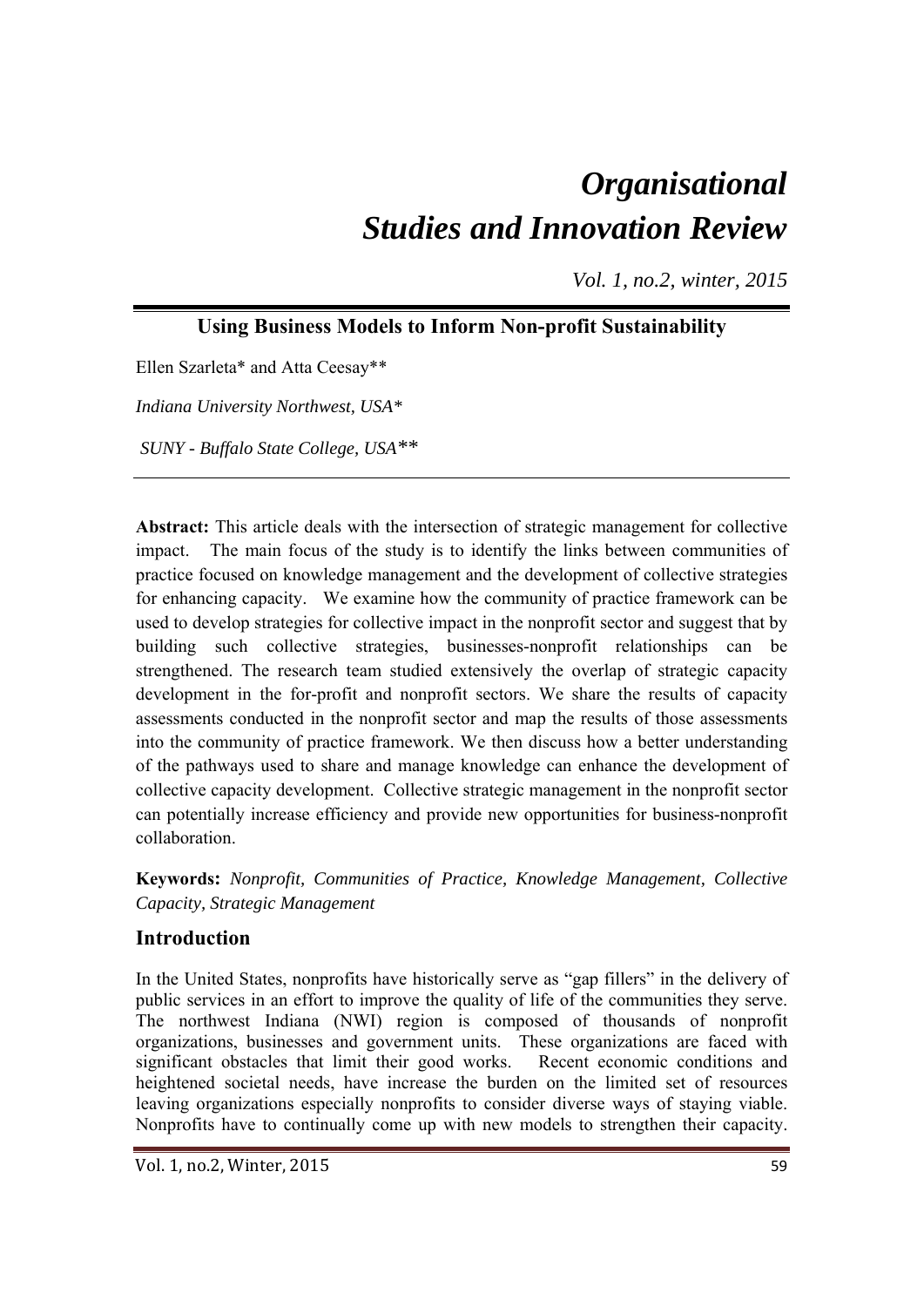Collaborative efforts amongst organizations, while not new, have increased due to limited government funding and stringent funding guidelines by both government and other donors. According to Snavely and Tracy (2000), "collaborative efforts has gained momentum as a result of changing attitudes toward government and growing expectations about private sector social responsibility". This is reflected in the need and ongoing urgency for nonprofit organizations to focus more attention and resources to collaborative arrangements in response to the economic crisis and other pressures.

Severely limited fiscal resources combined with limited knowledge related to the use of collaborative practices that lead to transformational change creates a competitive environment that reduces the effectiveness of service delivery. Furthermore, an ongoing capacity building and performance measurement assessment being conducted amongst key nonprofits in the NWI region by the researchers, identified that nonprofits lack the capacity to engage in strategic thinking on their own. Communities of practice are an effective way of reducing the barriers to collaboration, developing knowledge management tools, and improving problem-solving capabilities.

Indiana University Northwest (IUN) is located in one of the most economically, socially, and environmentally challenged areas in the United States – Gary, Indiana. The university community view these challenges as an opportunity to enrich the role of faculty, enhance student learning and positively impact the community. Working together with community partners over the past several years have created unique learning communities from which lessons for extending the university's reach is realized. Using the case study approach, the article details a framework for advancing communities of learning as a vehicle for local collaborations. We will also provide insight into and examples of university-community partnerships that led to transformative community changes. This micro-level examination of local partnership challenges and opportunities will highlight the process of co-creating solutions to urban economic issues.

## **Literature review**

## **Strategic Management**

The turbulence and uncertain environment that the public and nonprofit sectors conduct business requires a systematic set of processes of coordinating and aligning resources to organizational mission, strategy, and vision. Bryson (2011), suggested that an organization can response to its environment by: (1) thinking and learning strategically as never before; (2) translating their insights into effective strategies in order to cope; (3) developing the rationale necessary to lay the groundwork for the adoption and implementation of their strategies; (4) building coalitions that are large enough and strong enough to adopt desirable strategies and protect them during implementation; and (5) building capacity for ongoing learning and strategic change.

The aforementioned steps collectively inform a system of coordinating and aligning resources in line with the organization's mission, values, and vision. This process entails a fluid system of planning, implementing, and continuous evaluating leading to an efficient and effectively decision making process. The theory of strategic management is illustrated pictorial below.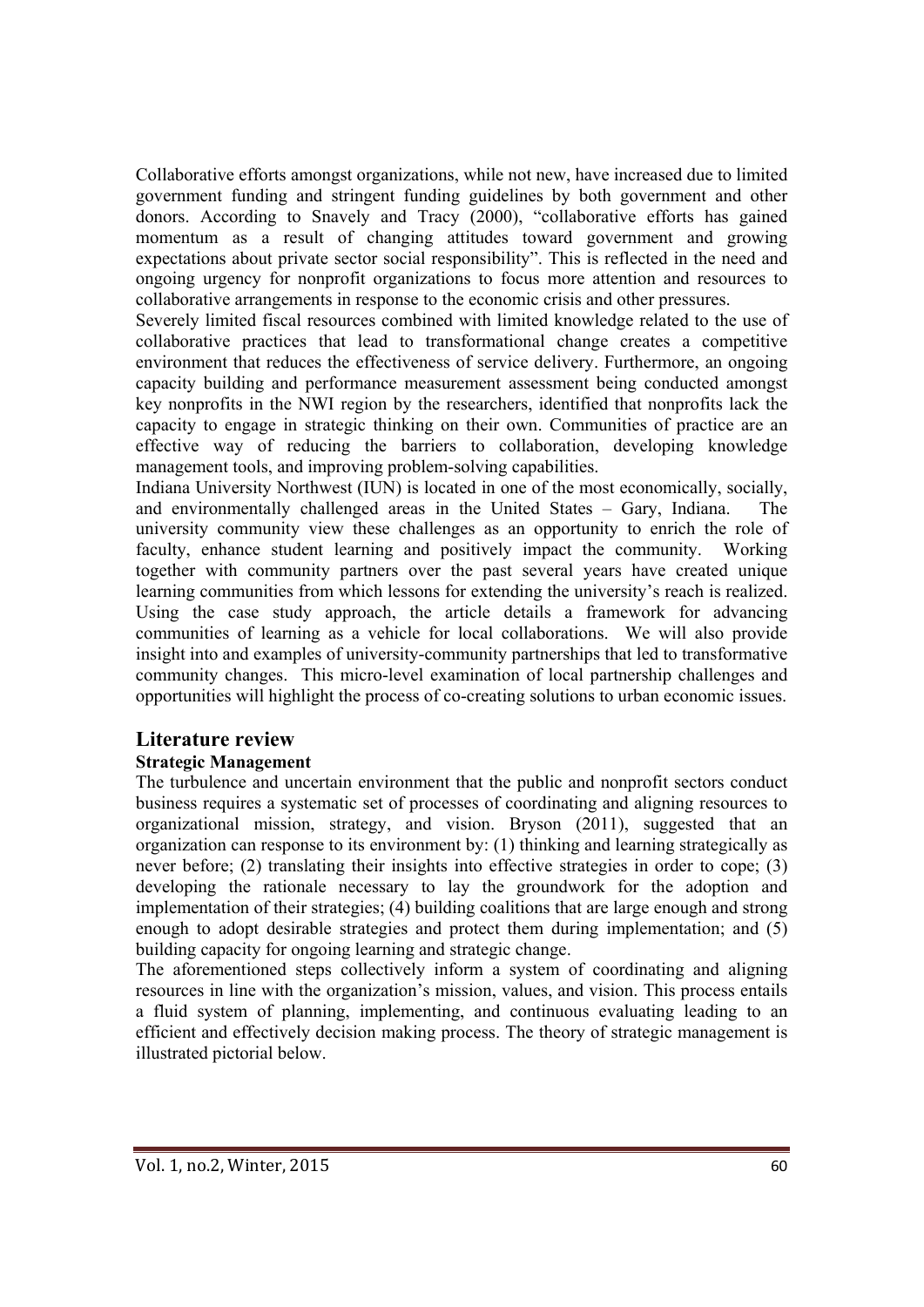Implementation: " the ongoing effort to realize in practice an organizations (or other entity's) mission, goals and strategies, the meeting of its mandates. continued organizational learning, and the on-going creation of public value:

Strategic Planning: "A deliberative, disciplined effort to produce fundamental decisions and actions that shape and guide what an organization (or other entity) is, what it does, and why it does it"

Performance Measurement & Management: "systems to ensure that implemented strategies continue to create public value and inform the next round of strategic planning"

Strategic Management: "The appropriate and reasonable integration of strategic planning and implementation across the organization (or other entity) in an ongoing way to enhance the fulfillment of mission, meeting of mandates and sutained creation of public value"

*Source*: J.M. Bryson (2010) "The Future of Public and Nonprofit Strategic Planning in the US", Public Administration Review, supplement to volume 70, p. s295.

Strategic planning focuses on the longer term, not on the day to day operations of the organization. This entails the strategic planning process starts with figuring out where the organization is, followed by an identification of directions that it wants to take, and developing a plan of how to get there. This is done in consideration with the organization's mission and values and the environment that the organization is doing business. The process entails thinking, acting, and learning amongst stakeholders to attain mission, meet mandates, and maintain public value. Having the ability to bring organizations that are at various stages of implementing a strategic management system lends itself to integrating the community of practice concept to collective enhance the lives of the community they serve.

## **Community of Practice**

A community of practice is a knowledge-management resource that will assist the nonprofit sector develop its capacity to deliver quality services and address the needs of the community. Communities of practice build innovative partnerships that move organizations toward a shared commitment to addressing a need in the community. Through shared commitment organizations have created "extraordinary value." (Sir John Brown, HBR, Prokesh, 1997) Recognizing that communities of practice facilitate the ability to learn better, and to apply knowledge faster and more widely is enhanced,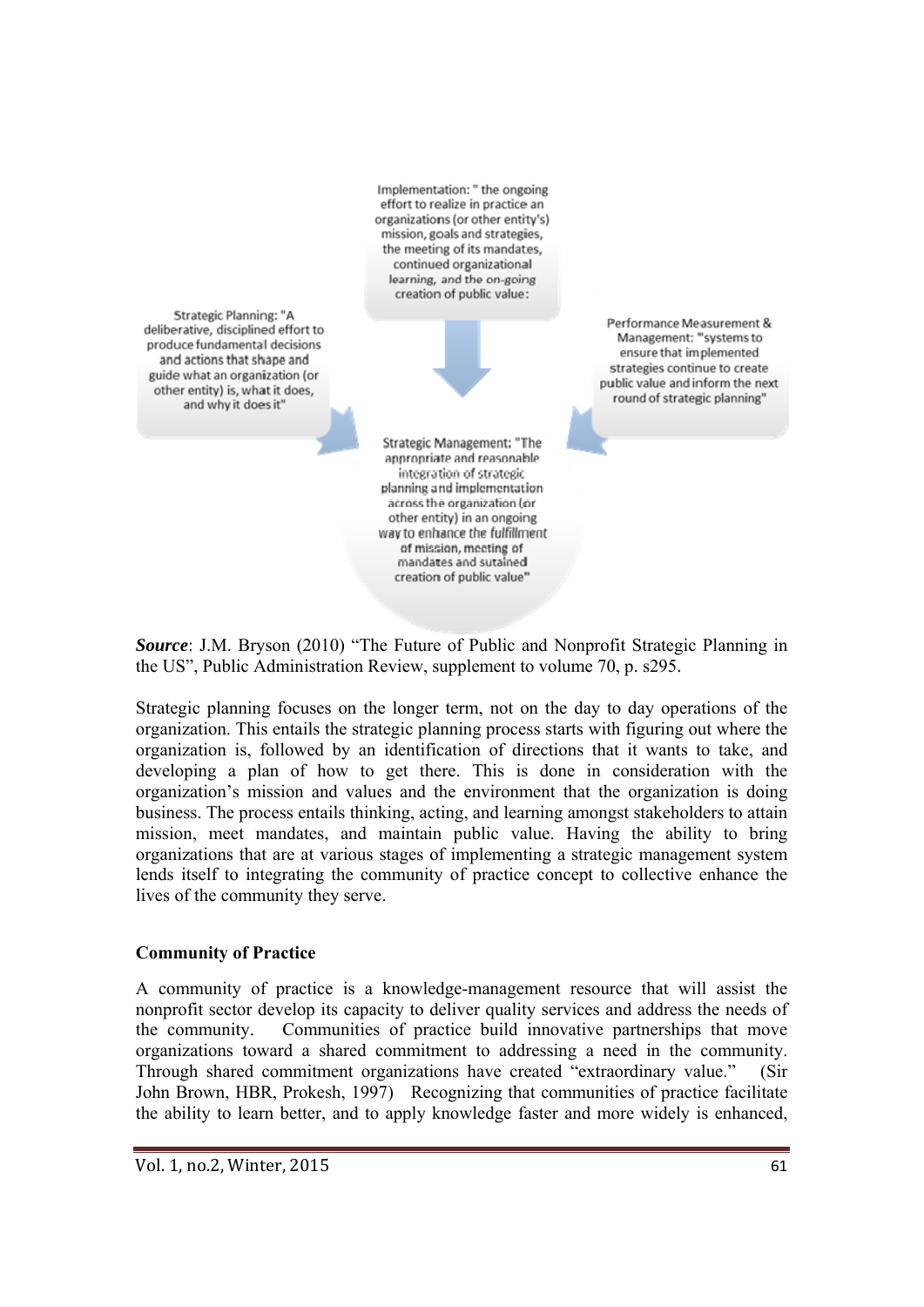organizations such as British Petroleum, have adopted communities of practice to enhance business operations.

Communities of practice connect organizations with what and who they need to know to work smarter to achieve their mission and their objectives. They are employed to address all of the areas critical to nonprofit success including strategy and leadership, organization structure and process, technology and systems management, as well as social relations and culture. The self-sustaining network of people that is created among practitioners who share a common set of problems or a commitment to solving issues of common interest are open-ended networks that differ from teams. Unlike a team, a community of practice encompasses all those with similar skills and interests who want to capture, communicate and share knowledge in new ways.

The conditions necessary for a creation of successful communities of practice are present in NWI and foundations are taking the lead. Importantly, the nonprofit culture is amenable to change as has been demonstrated via the community of practice conversations that have taken place over the past several years. While there have been challenges to developing a wider network. The university has been able to forge some public and nonprofit collaboration and partnerships that resulted in various stages of collective strategic management.

### **The Context**

Indiana University Northwest is located in the city of Gary within urban region of NWI. The region comprises of Lake, Porter, LaPorte, Newton and Jasper counties. This area, population 495,558 (U.S. Census Bureau 2010) is considered to be part of the Chicago metropolitan area. Most of these cities are sitting on the shores of Lake Michigan. Historically, the northern portions of this region (Gary, Portage, Burns Harbor, and East Chicago) are home to major steel mills. The region has prospered from the steel industry, but with increased global competition, the steel industry has suffered tremendously. Gary has been one of the cities that saw the downturn in the steel industry. The city has been grappling with economic, social, political and environmental issues for the last decade.

Gary is the second largest city in NWI, seventh largest in the state of Indiana with a population of 80,221 (U.S. Census Bureau 2010). The city of Gary was founded in 1906 by the United States Steel Corporation. While the growth of the steel industry had brought prosperity to the community, the changing competitiveness in the global market during the 1960s started the economic decline of the city. Due to the high cost of doing business, steel companies along the shores of Lake Michigan started closing or drastically reducing their workforce. This brought with it social, economic and ecological hardship for the region, especially for the city of Gary. Today the city of Gary faces the difficulties if increased crime, high unemployment, decaying infrastructure, high environment pollution, and low educational attainment. The city witnessed a population decrease of more than 50% from the 1960 census to the 2010 census. **Table x** below highlights some of the key demographic and economic data comparing Gary to the state of Indiana.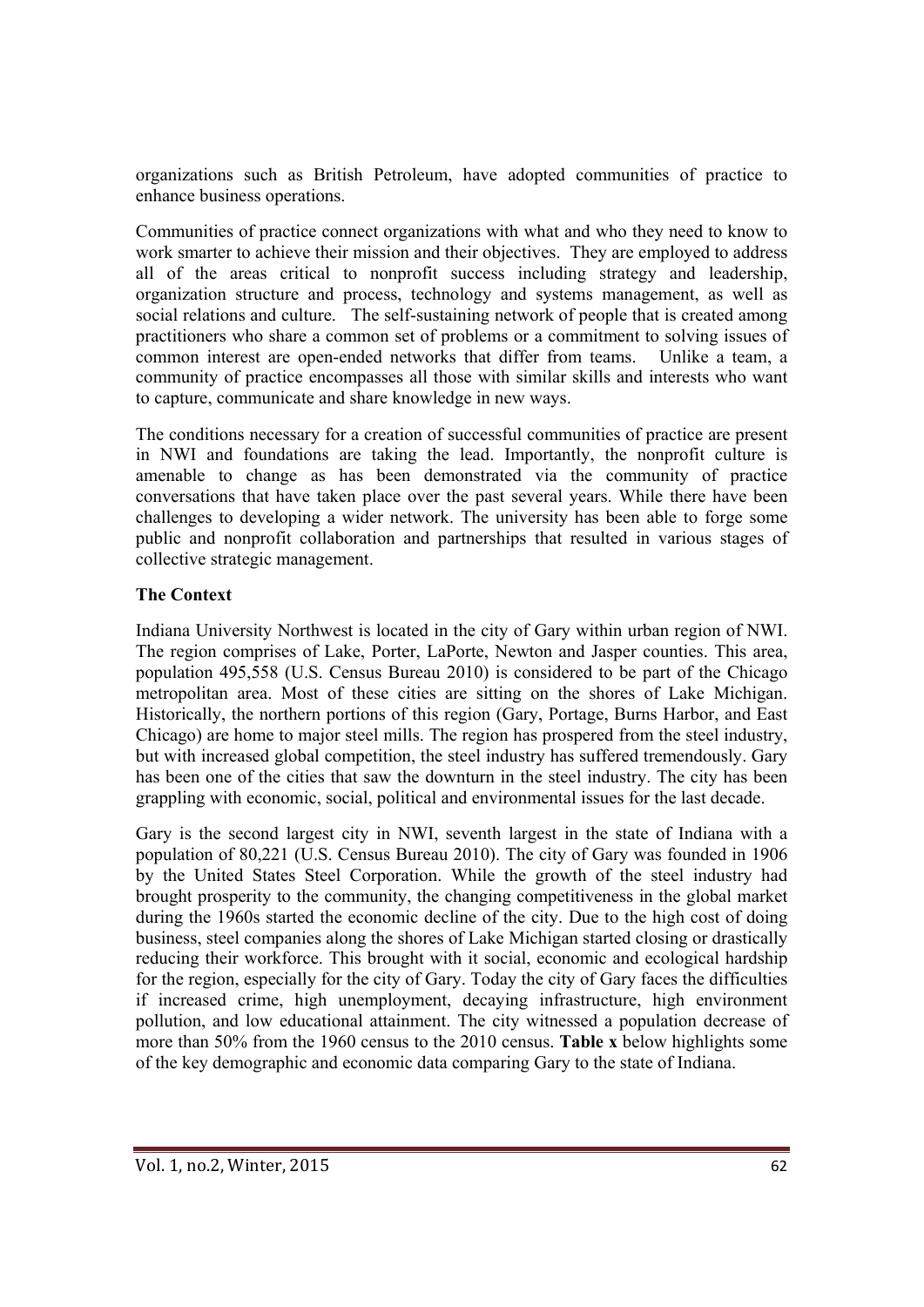|                                                       | <b>City of Gary</b> | <b>State of Indiana</b> |
|-------------------------------------------------------|---------------------|-------------------------|
| <b>Percent below Poverty</b>                          | 34%                 | 13.5%                   |
| Per Capita Income                                     | \$15,383/year       | \$24,000/year           |
| <b>Median Income</b>                                  | \$27,846            | \$47,700                |
| <b>Home Ownership Rate</b>                            | 55.6%               | 71.5%                   |
| <b>Home Median Value</b>                              | \$68,600            | \$123,000               |
| of<br><b>Black</b><br>Percentage<br><b>Population</b> | 85%                 | 9.1%                    |
|                                                       |                     |                         |

*Source:* U.S. Census Bureau 2010

**It is also important to note that the unemployment rate in Gary for August 2012 (not seasonally adjusted) was 13.5% versus the state of Indiana's of 8.3% (U.S. Bureau of Statistics). The** political, social, economic, and environmental downturn in the area has led to an increase in the number of nonprofits rendering services in these areas. The NWI region is served by 37 jurisdictions with approximately 3000 nonprofits (excluding religious institutions). The diverse needs of the region and its people had led to multiple service providers, creating duplication and inefficiencies in service delivery. IUN recognizes the need to leverage the limited resources and knowledge thus the COP framework.

# **Methodology**

#### **How the Project Address the Needs of the Community?**

Developing a framework and a strategy for the implementation of capacity building communities of practice will significantly increase the likelihood that nonprofit organizations will effectively improve the quality of life of the region. A sound assessment and evaluation of the practices that emerge from community of practice conversations will provide the opportunity for continuous improvement for nonprofit organizational management. The university possesses the tools and expertise to deliver a nonprofit community of practice framework and implementation strategy as well as the ability to assess and evaluate the performance of the created communities of practice with key indicators. Thus, the community, the Foundation and the university derive shared benefits in the form of improved functioning of regional nonprofits, increased effectiveness and efficiency of Foundation operations, and applied research opportunities all of which result in an improved quality of life for residents in the region. It should also be noted that the project collaboration between the university (and universities) and the Foundation, is in itself a unique form of community of practice that can set the standard nationwide for capacity-building initiatives.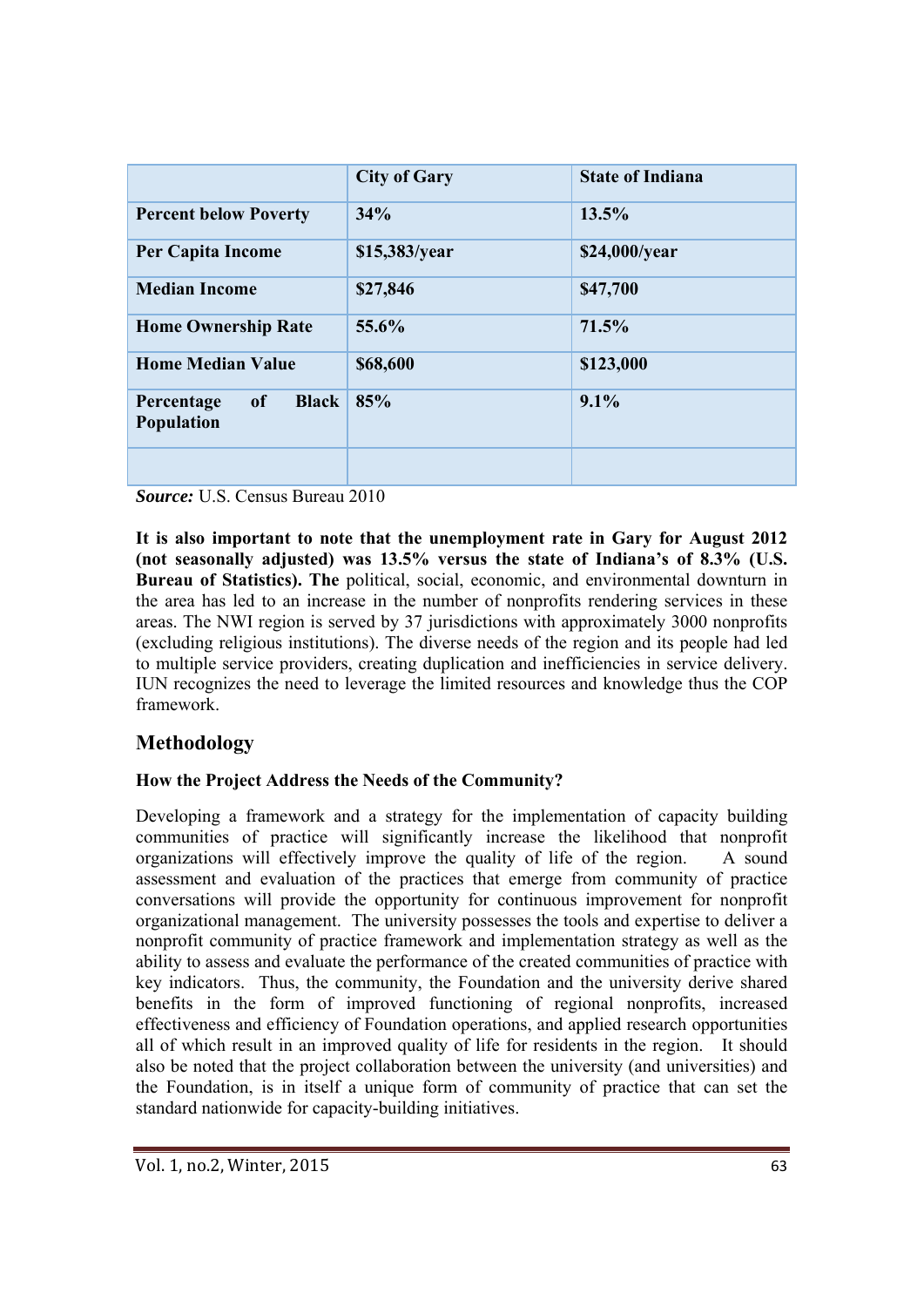#### **Building a Framework for Nonprofit Communities of Practice**

A strategic framework organizes nonprofit organization activities according to their impact on four components of knowledge management: knowledge generation, capture, sharing, and the application of the knowledge in problem solving. In building the framework we will ask and answer four key questions as identified by Wenger (2002) that are critical to developing a community of practice:

**Knowledge Generation:** How does the nonprofit sector best generate knowledge that will optimize the creative approaches that are being used to deliver services? Answering this question will improve situational understanding, and lead to the development of a method for generating knowledge.

**Knowledge Capture:** How do we capture and make accessible the knowledge that is held by the nonprofit sector? Answering this question will require that identifying ways that knowledge flow is constrained and operationalizing the ways in which we collect and record knowledge.

**Knowledge Sharing:** How do we share knowledge effectively to expand its reach and effectiveness? Not only do organizations need improved systems of information dissemination but they also will require new ways to share expertise and experience that transforms information into knowledge. In answering this question we identify ways to share tacit knowledge.

**Knowledge Application:** How do we apply knowledge to achieve optimal program impact? Finally, the last component of framework development will focus on identifying knowledge gaps and providing evidence-based decision-making support tools that will facilitate knowledge application. Completing this step will be useful for the development of key indicators of success that can be used to inform successful Legacy Foundation funding initiatives.

In sum, building the framework for communities of practice will improve the nonprofit sectors access to timely accurate information, improve the capture of lessons learned, enhance the creation of new knowledge, encourage the application of knowledge to improve practice, and create institutional memory thus reducing knowledge loss. This process supports the creation a self-sustaining nonprofit sector.

#### **Creating the Community of Practice Structure: The Early Stages**

A successful community of practice is a combination of three elements: (1) a domain of knowledge (set of issues), (2) a community of people who share an interest in the issues, and (3) a shared practice that is developed to be effective in the specified domain. (Wenger, et. al., 2002)

**Domain Creation:** A well-defined set of issues is the foundation of a successful community of practice as it affirms the purpose of the community and the value of community membership. However, to establish a domain there must be a process in place to identify the core issues, hence guided conversations are required. Organizations benefit from this knowledge in two ways – first, organizations were provided guided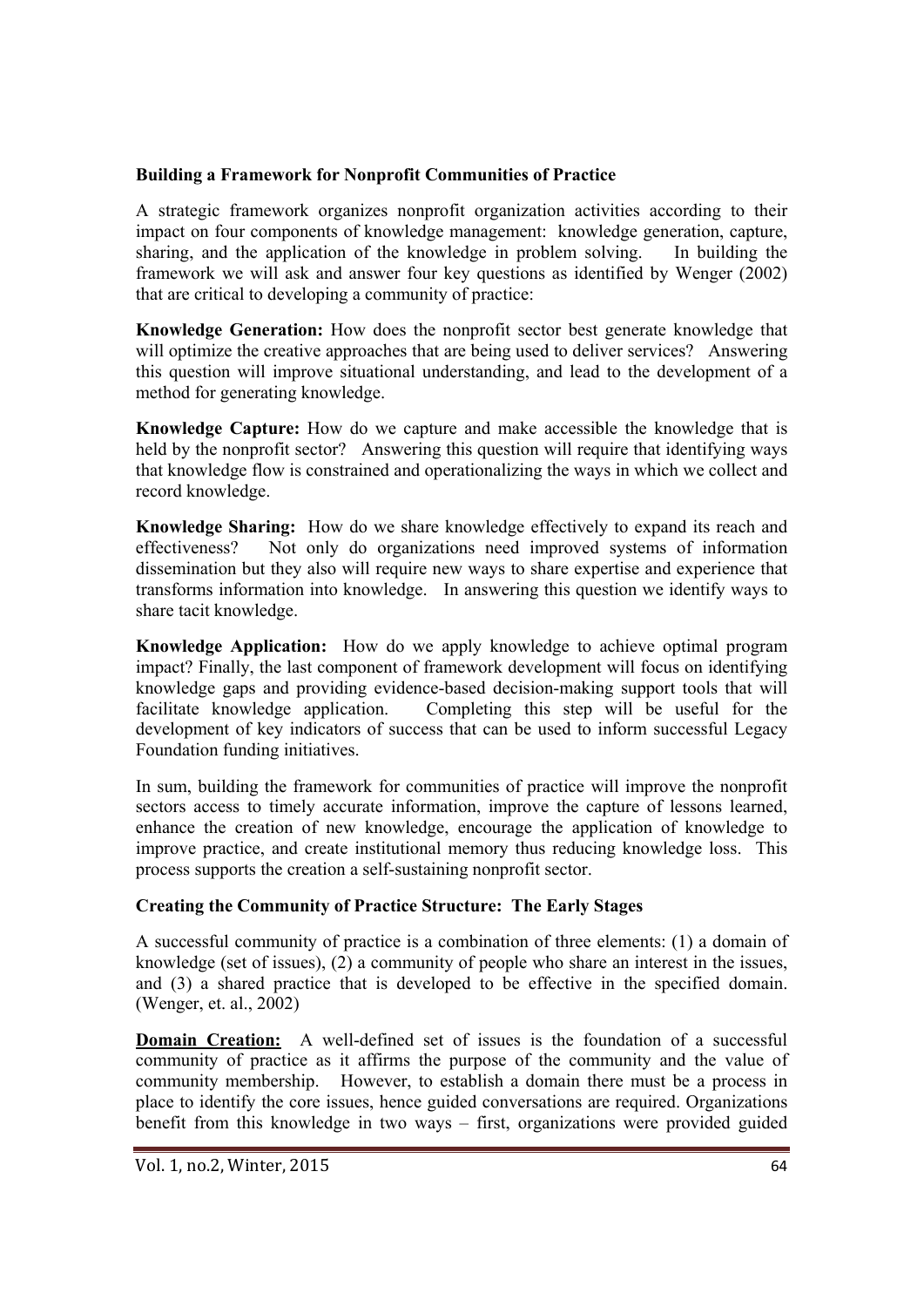conversation services for internal constituents, e.g., the Board of Directors and staff. As the Board and staff are introduced to and participate in this method, they also acquire the toolset that is needed to create communities of practice in their respective organizations. The team also provide "train-the-trainer" workshops to enhance the capacity of key stakeholders (Board members, donors, etc.) to advance unique and relevant communities of practice.

**Community Creation:** The community is the social fabric that fosters relationships and interactions that are directed toward advanced learning. To create the sense of belonging needed to empower learning, the team provided opportunities for substantive interaction including workshops targeted to the needs of the organization's constituents. At these workshops learning is interactive and therefore supports the creation of relationships that will lead to improved practice.

**Practice:** The successful operation of a community of practice assumes a shared foundation of basic knowledge specific to the community's interest, e.g. basic knowledge related to building nonprofit communication strategies. Here the team provided experts in the areas of nonprofit management, to build a solid basic knowledge base in the community. Faculty of the university are engaged in research, teaching and servicerelated activities, that are directly related to the practice needs of the community.

## **Maintaining a Community of Practice: The Mature Stages of Development**

The main issue facing a community of practice as it moves from the early stages of development to the mature stages of development is clarifying the focus, role and boundaries of the community. (Wenger, et. al., 2002) The transition from sharing information to developing a comprehensive body of knowledge is unfamiliar to most nonprofit communities. This form of transition is part of the everyday business of higher education, and is a specific focus of initiatives supported by the team. Universities are at the forefront of "knowledge building", moving beyond information delivery.

The authors facilitated the transformation of individual ideas into collective knowledge where everyone contributes to the growing body of information, and new knowledge leads to innovation and growth. We delivered the tools to create a shared knowledge space including web-based methods of storing and sharing information that will expand the interest in shared knowledge while reducing the time demands on community members. Assistance in the development of interactive web sites would be an additional service that the team can provide to build collective knowledge. Faculty and students could also contribute to a community's practicum through web-based interactions. Advice in the area of knowledge base creation will focus on effective ways to store notes, connect ideas, and ultimately transition to higher levels of thinking.

## **Results**

The nonprofit collective capacity building initiative contributed a unique set of resources to the strategic management of nonprofit organizations. Specifically, this case study reveals that integrating strategic planning and implementation activities is enhanced when nonprofit organizations, operating in the same context, share their planning and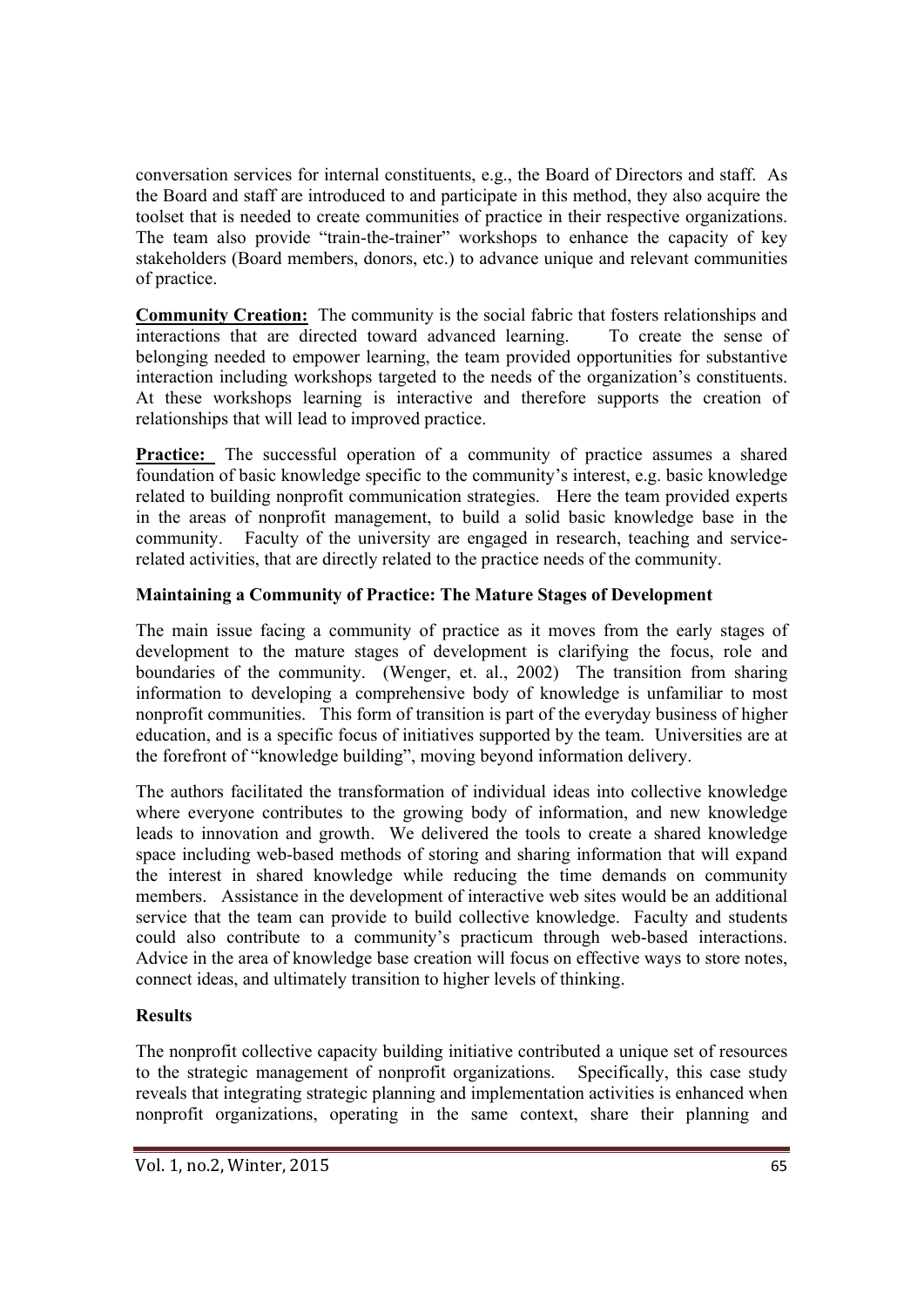implementation challenges and opportunities. The dialogue created in collective capacity building helps organization identify appropriate and reasonable responses to challenges and unique opportunities for serving the public good.

The deliberate process of facilitating a community of practice began with a small group of 25 nonprofit organizations identified by the funder, as having growth potential. The researchers initiated the process of building the community of practice by assessing fundamental capacity components, including the organizations adaptive, leadership, management and technical capacities. Nonprofit organizations were encouraged to share their results of the assessment, thus building a shared interest in improvement and strategic planning. Sharing the results of the assessment increased communication between the nonprofit organizations and led to discussions on the importance of identifying methods of joint practice that support individual and collective capacity building. The nonprofit organizations requested improved methods for communicating with one another outside of the training environment and created relationships where none previously existed. In sum, the building the community of practice led to the creating of tools that informed internal and collective strategic planning and provided a feedback mechanism to foster continuous learning and improvement. Performance measurement the final stage of strategic management is the subject of continuing research.

The result of this approach is that the nonprofit organizations are provided a framework for engaging more effectively in the first two stages of strategic management – planning and implementation. Thus, the barriers once noted as preventing the application of planning and implementation processes used by business are reduced and there is an increased opportunity for cross sector learning and collaboration. Bryson (1998) suggested that the nonprofit and public organization's nature prevented exacted duplication with private sector strategic planning processes. Exact duplication would not be the goal in the present instance but rather the development of a shared experience that could advance collaboration. Among the characteristics differentiating nonprofit and business strategic planning processes are the social service nature and the large number of stakeholders. However, in a collaborative community of practice, nonprofits learn that the social service nature of their activities need not be an impediment to successful planning and can be an advantage where social accountability is valued. Communities of practice also provide nonprofit organizations with wider accessibility to information related to their stakeholders and there are economies of scale in the collection of such information, thus increasing the efficiency of program planning and implementation. The nonprofit organizations also build a more uniform level of strategic planning and implementation expertise diminishing differences that previously limited management practices.

#### **Conclusion**

The main focus of the study is to identify the links between communities of practice focused on knowledge management and the development of collective strategies for enhancing capacity. We examine how the community of practice framework can be used to develop strategies for collective impact in the nonprofit sector and suggest that by building such collective strategies, businesses-nonprofit relationships can be